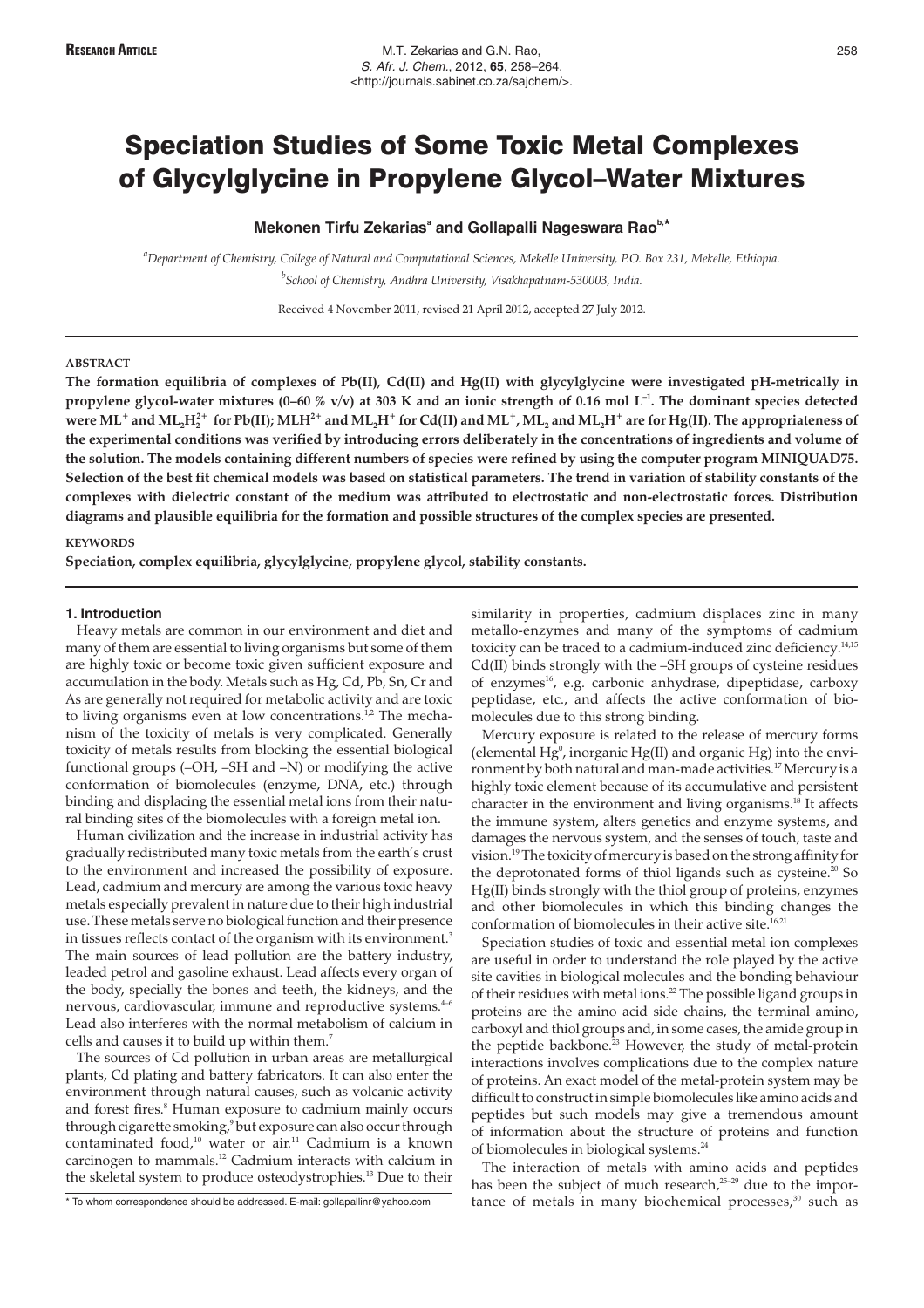respiration, metabolism and nerve transmission.<sup>31</sup>

Investigations of acid–base equilibria of amino acids and peptides and their interaction with metal ions at varying ionic strengths, temperatures and dielectric constant media throw light on the mechanism of enzyme-catalyzed reactions. It is known that the polarity of the active site cavities in proteins is lower than that of the bulk but direct measurement of the dielectric constant is not possible. Comparing the formation constants of acid–base equilibria and/or metal complex equilibria with those at biological centres offers a way to estimate the effective dielectric constant or equivalent solution dielectric constant for the active site cavity.<sup>32</sup> This has brought an important new approach to the study of complex equilibria in aqua-organic mixtures apart from its established utility in understanding solute–solvent interactions, increasing sensitivity of reactions of analytical and industrial importance, and solubilising ligands or their metal complexes.

Chemical speciation of metals is important for an understanding of their distribution, mobility, bioavailability, toxicity and for setting environmental quality standards.<sup>33</sup> Bioavailability of a particular metal depends on its complex chemical reactions of dissolution, binding and complexation with the constituents of the environmental aquatic media.<sup>34</sup> To reveal the solvent effects on equilibrium processes involving charged species, we have studied the complex formation of glycylglycine (GG) with Pb(II), Cd(II) and Hg(II) as a good example in modelling of the bonding modes of peptides to toxic metal ions in mixtures containing propylene glycol (PG) and water.

## **2. Experimental**

#### **2.1. Chemicals and Standard Solutions**

All the chemicals used in this investigation were of Analytical reagent grade purity. Triple-distilled deionized water was used for the preparation of all the solutions. Solutions of  $0.1$  mol  $L^{-1}$ of Pb(II), Cd(II) and Hg(II) nitrates (Himedia, India) were prepared maintaining  $0.05$  mol  $L^{-1}$  nitric acid to suppress the hydrolysis of metal salts. A solution (0.05 mol L–1) of glycylglycine (Acros Organic, USA) was prepared by maintaining a  $0.05$  mol  $L^{-1}$  nitric acid concentration to increase its solubility. 1,2-Propanediol (Merck, India) was used as received. Solutions of 0.2 mol  $L^{-1}$  nitric acid (Merck, India) and 0.4 mol  $L^{-1}$  sodium hydroxide (Merck, India) were prepared. A solution of  $2.0$  mol  $L^{-1}$  sodium nitrate (Merck, India) was prepared to maintain the ionic strength in the titrand.

All the solutions were standardized by the usual standard methods. The concentration of the alkali was determined by titrating it with standard oxalic acid and potassium hydrogen phthalate solutions, while the normality of nitric acid was determined by using the standardized sodium hydroxide and the primary standard borax solutions.<sup>35</sup> The concentrations of the metal ions were determined complexometrically by titrating against a standard solution of EDTA using xylenol orange as indicator and hexamine powder as buffer to maintain the pH at 5.0–6.0.36 So as to assess the errors that might have crept into the determination of the concentrations, the data were subjected to one-way analysis of variance (ANOVA) by using the computer program COST<sup>37</sup> The carbonate contamination in the sodium hydroxide solutions was determined by using the Gran plot method<sup>38</sup>

# **2.2. Alkalimetric Titrations**

The pH measurements of metal-ligand binary systems were carried out in aqueous media containing varying compositions

of propylene glycol in the range of  $0-60\%$  (v/v) maintaining an ionic strength of 0.16 mol L<sup>-1</sup> with sodium nitrate at 303.0  $\pm$  0.1 K by using a digital pH meter MK-VI type with a readability of 0.01 (0–14). The electrode of the cell was calibrated with 0.05 mol  $L^{-1}$ potassium hydrogen phthalate solution in the acidic region and with 0.01 mol  $L^{-1}$  borax solution in the alkaline region to measure the response in the pH range 2.0–11.0. The effect of variations in asymmetry potential, liquid junction potential, activity coefficient, sodium ion error and dissolved carbon dioxide on the response of the glass electrode were accounted for in the form of a correction factor.<sup>39,40</sup> Mechanical stirring of the solution was carried out by means of a teflon stirrer. The pH-metric titration assembly consisted of a double-walled spoutless Pyrex glass vessel of 100 mL capacity fitted with a Perspex lid through which the glass combination pH electrode, gas inlet-outlet tubes and burette tip were admitted. Water from a thermostat was pumped at a constant rate through the annular space between the walls of the titration vessel. The titrand in the double-walled spoutless Pyrex glass vessel was maintained inert by bubbling dried and pure nitrogen gas throughout the course of the titration to purge carbon dioxide and oxygen.

The electrode was kept, usually for three to four days, in the required solvent system in order to equilibrate. To verify whether the electrode was equilibrated, a strong acid was titrated with an alkali every day until no appreciable differences were observed between the pH values of two titrations at the corresponding volumes of titrant. A calomel electrode was refilled with PG-water mixture of the equivalent composition to that of the titrand. Free acid titrations were performed before the metal-ligand titrations to calculate the correction factor. In each of the titrations, the titrand consisted of a mineral acid of approximately 1 mmol in a total volume of 50 mL. Titrations with different ratios (1:2.5, 1:3.5 and 1:5) of metal-ligand were performed with  $0.4$  mol  $L^{-1}$  sodium hydroxide solution.

The mixtures obtained from PG and water are non-ideal due to increased interactions between unlike molecules and large differences in molar volumes of pure components, which leads to non-additive volumes on mixing. The excess volume  $(V^E)$ obtained from mixing of the two solvents at a given condition is calculated by the equation

$$
V^{E} = \frac{x_{1}M_{1} + x_{2}M_{2}}{\rho} - \left(\frac{x_{1}M_{1}}{\rho_{1}} + \frac{x_{2}M_{2}}{\rho_{2}}\right)
$$

where  $x_1$  and  $x_2$  are the mole fractions,  $M_1$  and  $M_2$  are the molar masses,  $\rho_1$  and  $\rho_2$  are the densities of the pure components, and  $\rho$ is the mixture density.In this experiment, the volume correction was not taken into consideration because the change in volume was insignificant (its maximum is  $-0.67$  mL mol<sup>-1</sup> if mixing is carried at 303 K) even though the mixtures obtained from PG and water show non-ideal behaviour.<sup>41</sup> Other experimental details are given elsewhere.<sup>42</sup>

## **2.3. Modelling Strategy**

The correction factor to be applied to the pH-meter dial readings was calculated with the computer program SCPHD.<sup>43</sup> By using the pH-metric titration data, the binary stability constants were calculated with the computer program MINIQUAD75, which exploits the advantage of the constrained least-squares method in the initial refinement and reliable convergence of the Marquardt algorithm.<sup>44</sup> During the refinement of binary stability constats, pK<sub>w</sub> and the protonation constants<sup>45</sup> of GG were fixed (Table 1). The variation of stability constants with the dielectric constant of the medium was analyzed on electrostatic grounds on the basis of solute-solute and solute-solvent interactions.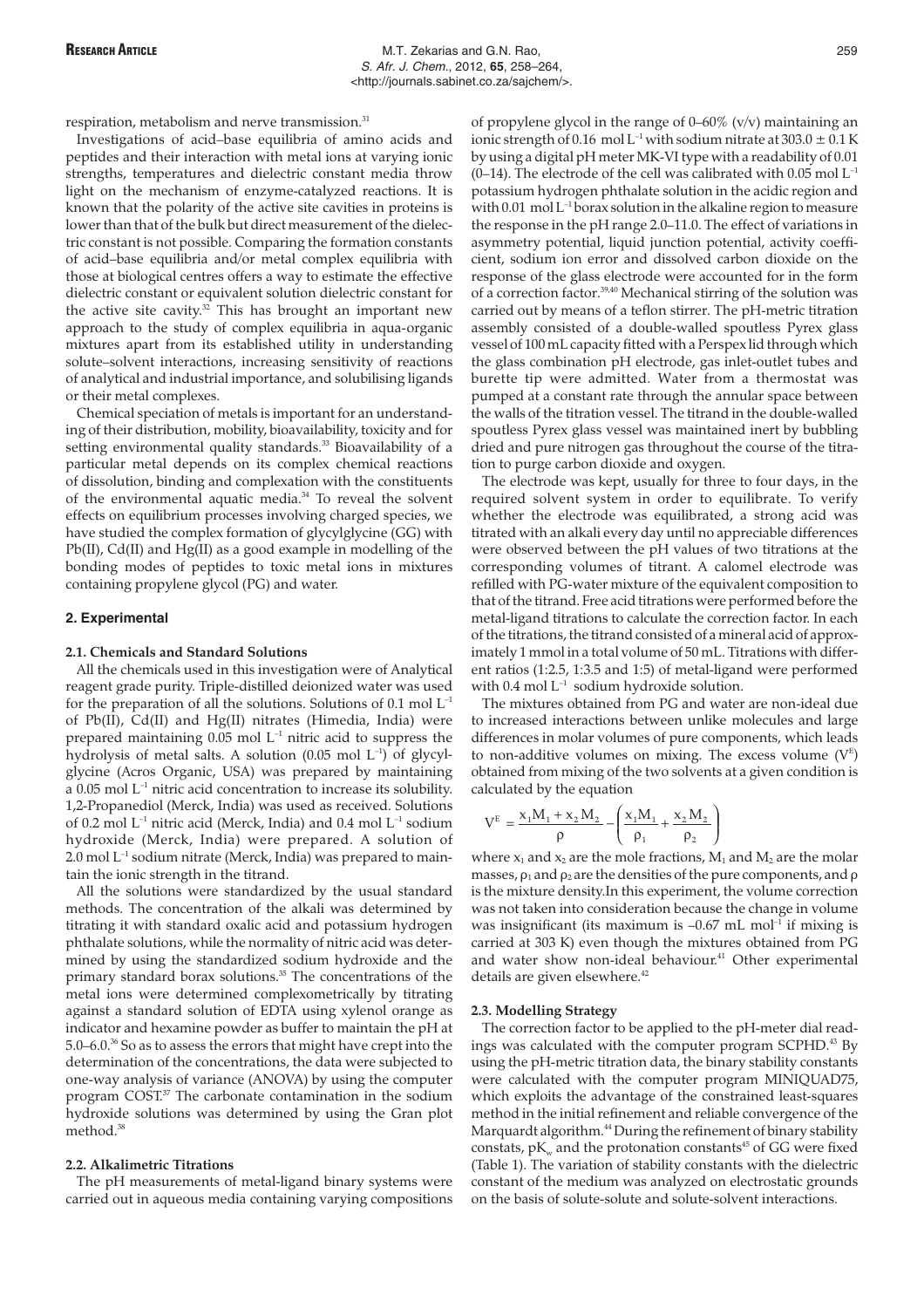Table 1 Protonation constants of GG in PG-water mixtures.<sup>45</sup> (Autoprotolytic constant,  $pK_w = 13.9$ .

| $\%$ v/v PG | D*    | $log \beta1$ (S.D.) | $\log \beta_2$ (S.D.) |
|-------------|-------|---------------------|-----------------------|
|             |       | 011                 | 012                   |
| 00.0        | 78.48 | 7.89(16)            | 11.12(22)             |
| 10.0        | 75.45 | 7.84 (33)           | 11.20(34)             |
| 20.0        | 71.19 | 7.83(22)            | 11.14(29)             |
| 30.0        | 65.70 | 7.98(9)             | 11.33(15)             |
| 40.0        | 61.01 | 7.95(7)             | 11.42(11)             |
| 50.0        | 56.40 | 7.96(9)             | 11.48(15)             |
| 60.0        | 51.24 | 7.99(9)             | 11.66(16)             |

\*Dielectric constants (D) calculated from orthogonal fit.

MINIQUAD75 does not have a provision to study the effect of systematic errors in the influential parameters on the magnitude of the stability constant. Any variation in these parameters like concentrations of ingredients (alkali, mineral acid, metal and the ligand), volume and electrode calibration affects the magnitudes of stability constants. In order to rely upon the best fit chemical model for critical evaluation and application under varied experimental conditions with different accuracies of data acquisition, an investigation was made by introducing pessimistic errors in the concentrations of mineral acid, alkali, ligand, metal and volume.

## **3. Results and Discussion**

The results of the best fit models that contain the type of species and formation constants along with some of the important statistical parameters were given in Table 2. Statistically the best chemical models that represent acid–base equilibria under study should have a low standard deviation in their stability constant (log  $\beta$ ) values that indicates the precision of the parameters. The small values of  $U_{\text{corr}}$  (sum of the squares of the deviations in the concentrations of ligand and hydrogen ions at all experimental points corrected for degrees of freedom) indicate that the experimental data can be represented by the model. Small values of the mean, standard deviation and mean deviation for the systems corroborate that the residuals are around a zero mean with little dispersion.<sup>46</sup> For an ideal normal distribution, the values of the kurtosis and skewness should be three and zero, respectively. The kurtosis values in the present study indicate that the residuals form largely a leptokurtic pattern. The values of the skewness given in Table 2 are between –2.54 and 1.66. These data evince that the residuals form part of a normal distribution, hence, the least squares method can be applied to the present data. The sufficiency of the model is further evident from the low crystallographic R value recorded. Thus, these statistical parameters show that the best fit models portray the metal-ligand species in PG-water mixtures.

Sensitivity of the measured stability constants to the incorporated errors of the ingredients was in the order: alkali > acid > ligand > metal > volume. Species are even rejected when errors were introduced in the concentrations of the alkali and acid. The rejection of these species and increased standard deviations in the stability constants on introduction of errors confirm the appropriateness of the experimental conditions and the choice of  $\mathrm{H}_2^{2+}$ the best fit models. This also indicates the relative sensitivities of model parameters.

The formation of  $ML_2H_2^{2+}$  by Pb(II) probably indicates that the side-chain amino group can still protonate in the presence of Pb(II). But in the presence of the other two metals, this side-chain tends to coordinate to the metal by losing a proton at

lower pHs than its pK $_{\rm a}$  value. Hence, ML  $_{\rm 2}$  H $^{\rm +}$  but not ML  $_{\rm 2}$  H $_{\rm 2}^{\rm 2+}$  is detected in the case of Cd(II) and Hg(II). These observations are in agreement with the general concept that Cd(II) and Hg(II) form stronger complexes than Pb(II). The formation of  $ML_2$  by Hg(II) but not by Pb(II) and Cd(II) indicates that Hg(II) forms the strongest complex (even the higher magnitudes of stability constants of Hg(II) complexes than those of other metals given in Table 2). The absence of  $ML_2$  in case of Pb(II) and Cd(II) may be due to decomposition or hydrolysis of the complex species.

## **3.1. Distribution Diagrams**

Glycylglycine has one dissociable (carboxylate) and one associable (amino) proton. It exists as  $LH_2^*$ , LH and L<sup>-</sup> in the pH ranges below 5.0, 2.0–8.0 and above 3.0, respectively.<sup>45</sup> Hence, plausible binary metal-ligand complexes could be predicted from these data. The present investigation reveals the existence of  $\rm ML_2\rm H_2^{2+}$  and  $\rm ML^+$  for Pb(II);  $\rm ML_2H^+$  and  $\rm MLH^{2+}$  for Cd(II) and  $\rm ML_2H^+$ ,  $\rm ML_2$  and  $\rm ML_2^+$  for  $\rm Hg(II)$ . The typical species distribution diagrams of various systems are shown in Fig. 1 which indicate the formation of GG complexes of Pb(II), Cd(II) and Hg(II) in the pH ranges 2.5–7.0, 1.6–6.2 and 1.6–6.0 respectively. MLH<sup>2+</sup> is formed at low pH and  $ML<sub>2</sub>H<sup>+</sup>$  is formed at higher pH for Cd(II).  $\rm ML_2\rm H_2^{2+}$  for Pb(II) and  $\rm ML_2H^+$  for  $\rm Hg(II)$  species are formed at low pH.  $ML^+$  of Pb(II) and  $ML_2$  of Hg(II) are formed at higher pH. From the distribution curve of the species, formation of various M(II)-GG complex are shown in the following equilibria.

| $M(II) + LH_2^+ \Rightarrow MLH^{2+} + H^+$ |                                            | (1) |
|---------------------------------------------|--------------------------------------------|-----|
| $M(II) + 2LH2+ \implies ML2H2+ + H+$        |                                            | (2) |
| $M(II) + 2LH2+ \implies ML2H+ + 3H+$        |                                            | (3) |
| $MLH^{2+} + LH \cong ML_2H^+ + H^+$         |                                            | (4) |
| $ML^+ + LH_2^+ \Rightarrow ML_2H^+ + H^+$   |                                            | (5) |
| $M(II) + LH_2^+ \Rightarrow ML^+ + 2H^+$    |                                            | (6) |
| $M(II) + LH$                                | $\equiv$ ML <sub>2</sub> + 2H <sup>+</sup> | (7) |
| $ML++LH2+$                                  | $\equiv$ ML <sub>2</sub> + H <sup>+</sup>  | (8) |
| $\mathrm{ML_2H}^+$                          | $\equiv$ ML <sub>2</sub> + H <sup>+</sup>  | (9) |

In case of  $Pb(II)$ ,  $ML_2H_2^{2+}$  is formed as the concentration of free metal ion and  $\mathrm{LH}_2^+$  decreased as seen in Equilibrium (2). Equilibria (6) and (7) are proposed for the formation of  $ML^+$  but the latter is more appropriate because of the low concentration of  $LH_2^+$  and the concentration of  $ML^+$  is increased with decreasing concentration of LH (Fig. 1A).

Equilibrium (1) is proposed for the formation of  $MLH<sup>2+</sup>$  by Cd(II). Equilibria (3) and (4) are proposed for the formation of  $MLH^{2+}$  but the latter is more probable than the former because  $MLH^{2+}$  is formed with decreasing concentration of  $MLH^{2+}$  (Fig. 1B). In the case of Hg(II), Equilibria (3) and (5) are the possible ways for the formation of  $ML<sub>2</sub>H<sup>+</sup>$  but (5) is more appropriate because during its formation there is a decrease in  $ML^+$  concentration and the percentage of  $ML_2$  is increased as the concentration of  $ML^+$  and  $ML_2H^+$  are decreased at the same pH range (Fig. 1C) which is described by Equilibria (8) and (9).

#### **3.2. Effect of Solvent**

The presence of PG in aqueous solution considerably decreases the dielectric constant of the medium and these solutions are expected to mimic physiological conditions where the concept of equivalent solution dielectric constant for protein cavities is applicable. Hence, PG was selected for the biomimetic study by considering its dielectric constants at different percentages (0–60% v/v) in water. PG is an amphiprotic and coordinating solvent. It is a structure forming solvent (enhances the struc-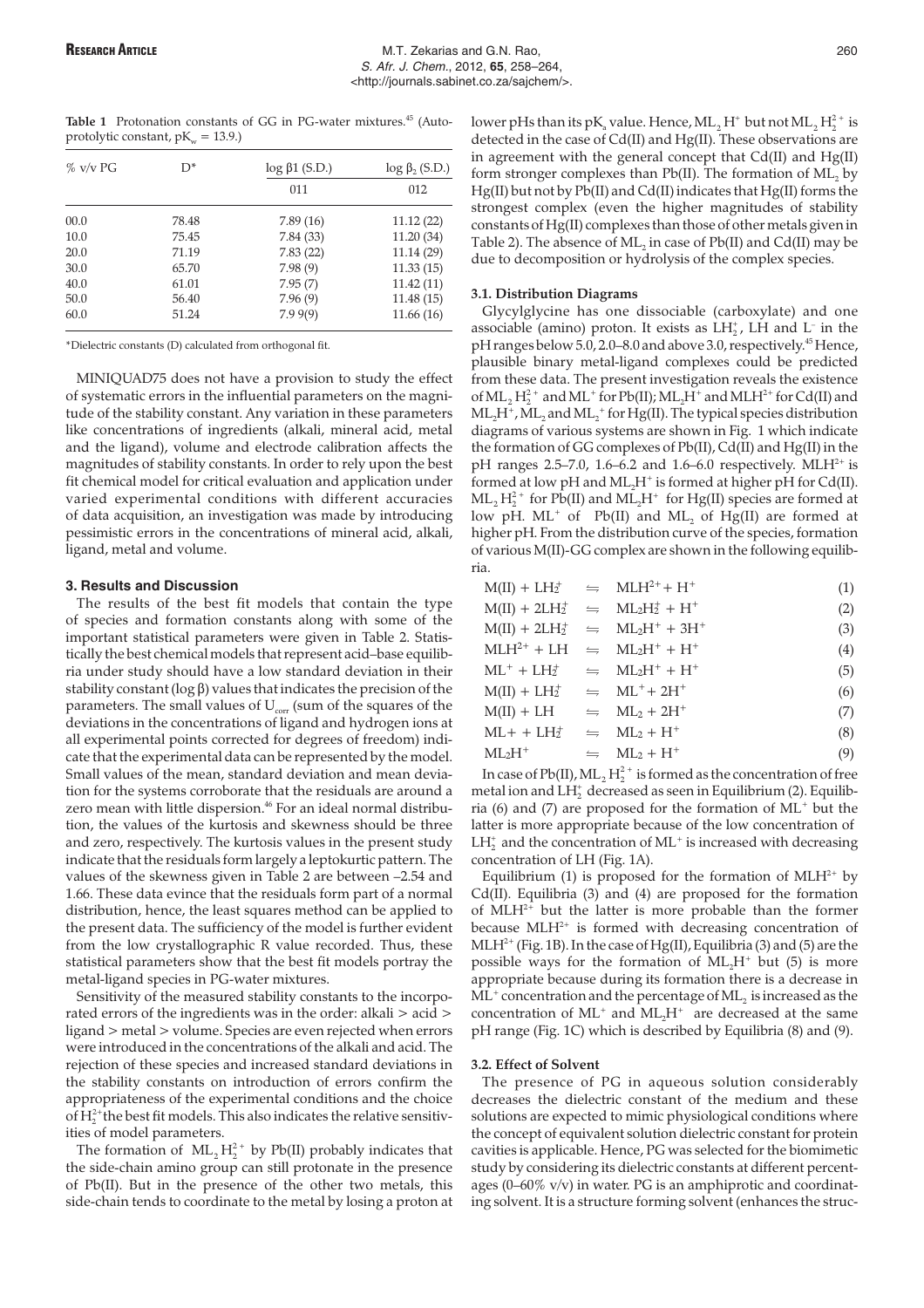| $\frac{1}{2}$<br>l<br>.<br>C<br>T<br>T<br>T<br>T<br>T<br>T<br>T<br><br><br><br><br><br><br><br><br><br><br>;<br>;<br>;<br>i<br>۱,<br>l | ī<br>ׇ֚֕֡<br>II |
|----------------------------------------------------------------------------------------------------------------------------------------|-----------------|
| I<br>Î<br>ĺ                                                                                                                            | I<br>I          |

|                                                                                   |                                                                                         | (temperature = 303 K, ionic strength = 0.16 mol L").                                              |                                                                             |                                                                                                                                                             |                                                                                                                                                                             |                         |                                                                                                             |                                                             |                                                     |                               |                                                                                                      |                                                                                                                                                                                                                                                                                                           |
|-----------------------------------------------------------------------------------|-----------------------------------------------------------------------------------------|---------------------------------------------------------------------------------------------------|-----------------------------------------------------------------------------|-------------------------------------------------------------------------------------------------------------------------------------------------------------|-----------------------------------------------------------------------------------------------------------------------------------------------------------------------------|-------------------------|-------------------------------------------------------------------------------------------------------------|-------------------------------------------------------------|-----------------------------------------------------|-------------------------------|------------------------------------------------------------------------------------------------------|-----------------------------------------------------------------------------------------------------------------------------------------------------------------------------------------------------------------------------------------------------------------------------------------------------------|
| % v/v PG                                                                          |                                                                                         |                                                                                                   | $Log \beta_{mlh} (S.D.)$                                                    |                                                                                                                                                             |                                                                                                                                                                             | $\overline{\mathsf{z}}$ | $U_{\rm corr}$                                                                                              | $\chi^2$                                                    | Skewness                                            | Kurtosis                      | R-factor                                                                                             | pH-range                                                                                                                                                                                                                                                                                                  |
|                                                                                   | 110                                                                                     | 111                                                                                               | 120                                                                         | $\overline{ }$<br>$\mathcal{L}$<br>$\overline{ }$                                                                                                           | 122                                                                                                                                                                         |                         |                                                                                                             |                                                             |                                                     |                               |                                                                                                      |                                                                                                                                                                                                                                                                                                           |
|                                                                                   |                                                                                         |                                                                                                   |                                                                             |                                                                                                                                                             |                                                                                                                                                                             | Pb(II)                  |                                                                                                             |                                                             |                                                     |                               |                                                                                                      |                                                                                                                                                                                                                                                                                                           |
| 0.00                                                                              | 3.69 (21)                                                                               |                                                                                                   |                                                                             |                                                                                                                                                             |                                                                                                                                                                             |                         |                                                                                                             |                                                             |                                                     |                               |                                                                                                      |                                                                                                                                                                                                                                                                                                           |
|                                                                                   |                                                                                         |                                                                                                   |                                                                             |                                                                                                                                                             | $\begin{array}{l} 19.31 \ (69) \\ 20.18 \ (26) \\ 20.27 \ (28) \\ 19.84 \ (47) \\ 19.87 \ (21) \\ 19.87 \ (24) \\ 19.41 \ (46) \\ 19.41 \ (45) \\ 20.22 \ (43) \end{array}$ | 8588833                 | $\begin{array}{c} 14.11 \\ 19.34 \\ 9.511 \\ 6.787 \\ 1.367 \\ 1.367 \\ 1.44 \\ 13.44 \\ 5.621 \end{array}$ | 88.89<br>51.58<br>51.58.50<br>52.1<br>52.50<br>52.1         |                                                     |                               | $\begin{array}{l} 0.0226 \\ 0.0256 \\ 0.0431 \\ 0.0152 \\ 0.0231 \\ 0.0234 \\ 0.0490 \\ \end{array}$ | $\begin{array}{cccc} 23 & 24 & 24 & 24 & 24 \\ 25 & 25 & 24 & 24 & 24 \\ 25 & 25 & 25 & 25 & 25 \\ 25 & 25 & 25 & 25 & 25 \\ 25 & 25 & 25 & 25 & 25 \\ 25 & 25 & 25 & 25 & 25 \\ 25 & 25 & 25 & 25 & 25 \\ 25 & 25 & 25 & 25 & 25 \\ 25 & 25 & 25 & 25 & 25 \\ 25 & 25 & 25 & 25 & 25 \\ 25 & 25 & 25 & $ |
|                                                                                   | $4.00(27)$<br>$4.19(58)$                                                                |                                                                                                   |                                                                             |                                                                                                                                                             |                                                                                                                                                                             |                         |                                                                                                             |                                                             |                                                     |                               |                                                                                                      |                                                                                                                                                                                                                                                                                                           |
| $\begin{array}{l} 10.00 \\ 20.00 \\ 30.00 \\ 40.00 \\ 60.00 \end{array}$          | 3.84(17)                                                                                |                                                                                                   |                                                                             |                                                                                                                                                             |                                                                                                                                                                             |                         |                                                                                                             |                                                             |                                                     |                               |                                                                                                      |                                                                                                                                                                                                                                                                                                           |
|                                                                                   | $4.03(20)$<br>$4.43(27)$                                                                | $\mathbf{I}$                                                                                      |                                                                             | $\mathbf{I}$                                                                                                                                                |                                                                                                                                                                             |                         |                                                                                                             |                                                             |                                                     |                               |                                                                                                      |                                                                                                                                                                                                                                                                                                           |
|                                                                                   |                                                                                         | 1                                                                                                 | т                                                                           | $\mathbf{I}$                                                                                                                                                |                                                                                                                                                                             |                         |                                                                                                             |                                                             |                                                     |                               |                                                                                                      |                                                                                                                                                                                                                                                                                                           |
|                                                                                   | (53)<br>4.57                                                                            | -1                                                                                                |                                                                             |                                                                                                                                                             |                                                                                                                                                                             |                         |                                                                                                             |                                                             |                                                     |                               |                                                                                                      |                                                                                                                                                                                                                                                                                                           |
|                                                                                   |                                                                                         |                                                                                                   |                                                                             |                                                                                                                                                             |                                                                                                                                                                             | Cd(II)                  |                                                                                                             |                                                             |                                                     |                               |                                                                                                      |                                                                                                                                                                                                                                                                                                           |
| 0.00                                                                              |                                                                                         | 9.81 (81)                                                                                         |                                                                             |                                                                                                                                                             |                                                                                                                                                                             |                         |                                                                                                             |                                                             |                                                     |                               |                                                                                                      |                                                                                                                                                                                                                                                                                                           |
| $\begin{array}{l} 10.00 \\ 20.00 \\ 30.00 \\ 40.00 \\ 50.00 \\ 60.00 \end{array}$ |                                                                                         | $\begin{array}{c} 10.15\ (12)\\ 10.02\ (11)\\ 10.21\ (20)\\ 10.51\ (23)\\ 10.43\ (9) \end{array}$ |                                                                             | $\begin{array}{c} 14.05 \ (24) \\ 13.91 \ (49) \\ 13.85 \ (29) \\ 14.22 \ (28) \\ 14.53 \ (27) \\ 14.53 \ (27) \\ 14.61 \ (14) \\ 14.61 \ (13) \end{array}$ |                                                                                                                                                                             | <b>GERRER</b>           | 6.692<br>5.061<br>5.361<br>7.965<br>7.778<br>0.828                                                          | 48.33<br>COS 36.50<br>COS 36.00<br>COS 36.04                | $553333472$<br>$-553323472$                         | 11<br>5.054504<br>5.04 4.04   | $\begin{array}{l} 0.0139 \\ 0.0120 \\ 0.0104 \\ 0.0155 \\ 0.0203 \\ 0.0090 \\ 0.0063 \end{array}$    |                                                                                                                                                                                                                                                                                                           |
|                                                                                   | т                                                                                       |                                                                                                   |                                                                             |                                                                                                                                                             | $\mathbf{I}$                                                                                                                                                                |                         |                                                                                                             |                                                             |                                                     |                               |                                                                                                      |                                                                                                                                                                                                                                                                                                           |
|                                                                                   | $\mathbf{I}$                                                                            |                                                                                                   | -1                                                                          |                                                                                                                                                             | $\mathbf{I}$                                                                                                                                                                |                         |                                                                                                             |                                                             |                                                     |                               |                                                                                                      |                                                                                                                                                                                                                                                                                                           |
|                                                                                   | $\overline{\phantom{a}}$                                                                |                                                                                                   | - 1                                                                         |                                                                                                                                                             | $-1$                                                                                                                                                                        |                         |                                                                                                             |                                                             |                                                     |                               |                                                                                                      |                                                                                                                                                                                                                                                                                                           |
|                                                                                   | т                                                                                       |                                                                                                   |                                                                             |                                                                                                                                                             |                                                                                                                                                                             |                         |                                                                                                             |                                                             |                                                     |                               |                                                                                                      |                                                                                                                                                                                                                                                                                                           |
|                                                                                   | $\mathbf{I}$                                                                            | 10.23(8)                                                                                          |                                                                             |                                                                                                                                                             |                                                                                                                                                                             |                         |                                                                                                             |                                                             |                                                     |                               |                                                                                                      |                                                                                                                                                                                                                                                                                                           |
|                                                                                   |                                                                                         |                                                                                                   |                                                                             |                                                                                                                                                             |                                                                                                                                                                             | Hg(II)                  |                                                                                                             |                                                             |                                                     |                               |                                                                                                      |                                                                                                                                                                                                                                                                                                           |
| 0.00                                                                              |                                                                                         |                                                                                                   | 18.00 (10)                                                                  |                                                                                                                                                             |                                                                                                                                                                             |                         |                                                                                                             |                                                             |                                                     |                               |                                                                                                      |                                                                                                                                                                                                                                                                                                           |
|                                                                                   |                                                                                         |                                                                                                   | $\begin{array}{c} 17.61 \ (29) \\ 17.31 \ (10) \\ 17.04 \ (11) \end{array}$ |                                                                                                                                                             |                                                                                                                                                                             |                         |                                                                                                             |                                                             |                                                     |                               |                                                                                                      |                                                                                                                                                                                                                                                                                                           |
|                                                                                   |                                                                                         |                                                                                                   |                                                                             |                                                                                                                                                             |                                                                                                                                                                             |                         |                                                                                                             |                                                             |                                                     |                               |                                                                                                      |                                                                                                                                                                                                                                                                                                           |
|                                                                                   |                                                                                         |                                                                                                   |                                                                             |                                                                                                                                                             | $\mathbf{I}$                                                                                                                                                                |                         |                                                                                                             |                                                             |                                                     |                               |                                                                                                      |                                                                                                                                                                                                                                                                                                           |
|                                                                                   |                                                                                         |                                                                                                   |                                                                             |                                                                                                                                                             | $\overline{\phantom{a}}$                                                                                                                                                    |                         |                                                                                                             |                                                             |                                                     |                               |                                                                                                      |                                                                                                                                                                                                                                                                                                           |
| $\begin{array}{l} 10.00 \\ 20.00 \\ 30.00 \\ 40.00 \\ 60.00 \end{array}$          | 9.51 (8)<br>9.78 (25)<br>9.78 (8)<br>9.58 (11)<br>9.88 (34)<br>10.23 (34)<br>10.80 (34) |                                                                                                   | $\frac{18.03}{17.34}\frac{(71)}{(24)}$                                      | 20.13 (19)<br>20.31 (39)<br>20.33 (11)<br>20.32 (14)<br>20.87 (56)<br>20.79 (20)                                                                            | - 1                                                                                                                                                                         | <b>ESSERGE</b>          | $1.528$<br>$2.423$<br>$4.453$<br>$5.860$<br>$1.580$<br>$5.50$<br>$2.50$                                     | 36.84<br>36.84<br>36.45<br>57<br>57<br>57<br>57<br>57<br>57 | $1.50$<br>$-2.54$<br>$1.54$ 365<br>$0.08$<br>$1.38$ | 2813667<br>2813667<br>2913667 | $\begin{array}{c} 0.0205 \\ 0.0314 \\ 0.0113 \\ 0.0131 \\ 0.0271 \\ 0.036 \\ 0.0106 \end{array}$     | $\begin{array}{l} 1.8-6.3 \\ 2.0-6.4 \\ 2.1-6.5 \\ 3.2-1-6.5 \\ 4.3-1-6.0 \\ 5.1-6.0 \\ 6.4 \\ 2.0-6.4 \end{array}$                                                                                                                                                                                       |
|                                                                                   |                                                                                         |                                                                                                   | 18.45 (31)                                                                  |                                                                                                                                                             |                                                                                                                                                                             |                         |                                                                                                             |                                                             |                                                     |                               |                                                                                                      |                                                                                                                                                                                                                                                                                                           |

 $U_{\text{corr}} = U/(NP-n) \times 10^6$ ; NP = number of points; n = number of species; S.D. = standard deviation.

 $U_{corr} = U/(N P \cdot n) \times 10^6$ ;  $NP =$  number of points;  $n =$  number of species; S.D. = standard deviation.<br>m, I, h : stoichiometric coefficients of metal, ligand and hydrogen, respectively.

m, l, h : stoichiometric coefficients of metal, ligand and hydrogen, respectively.

 $\bar{\beta}$ 

# **RESEARCH ARTICLE ARTICLE ARTICLE M.T. Zekarias and G.N. Rao, 261** S. Afr. J. Chem., 2012, **65**, 258–264, <http://journals.sabinet.co.za/sajchem/>.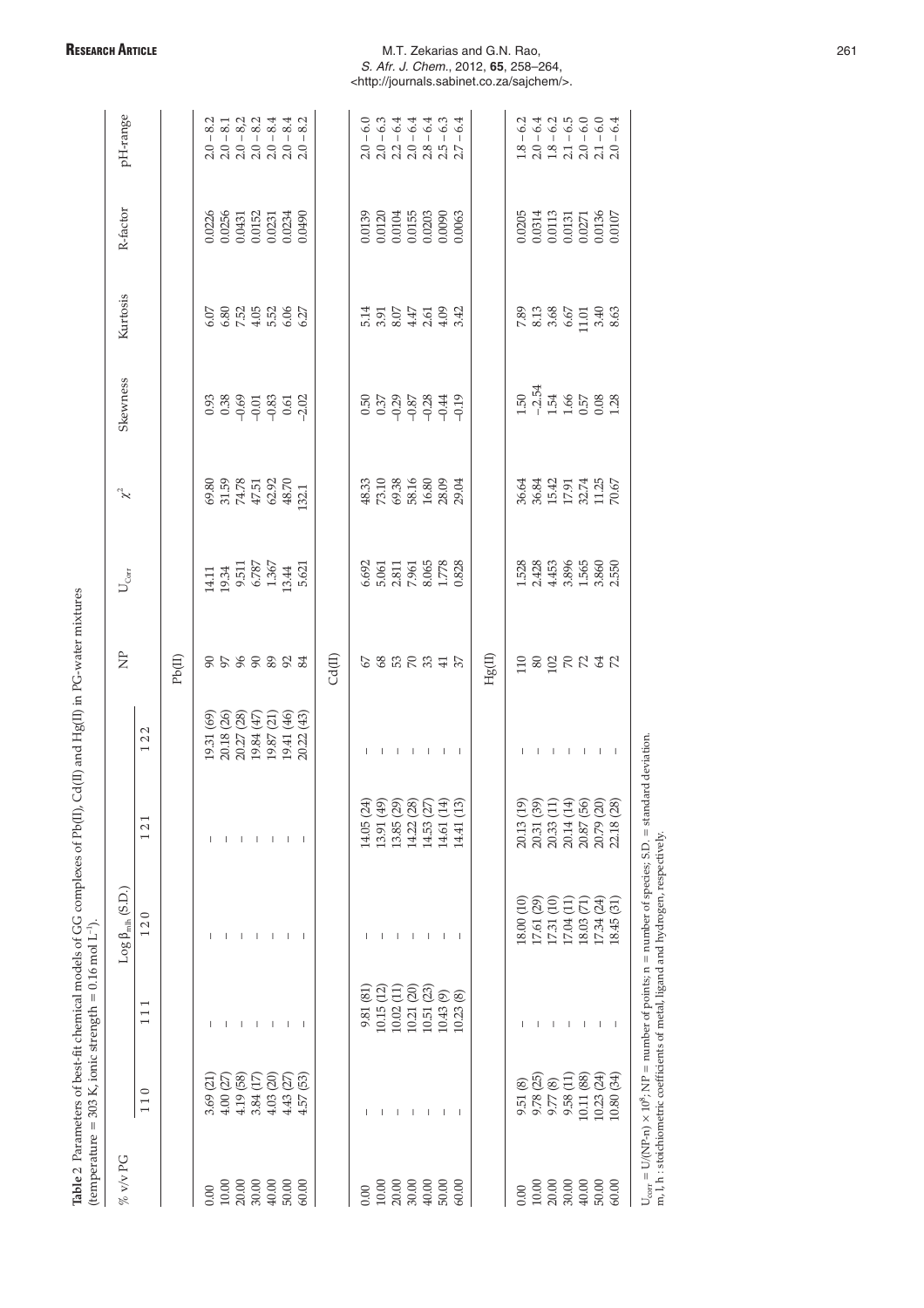# **RESEARCH ARTICLE** THE SECOND M.T. Zekarias and G.N. Rao, **262** and G.N. Rao, 262 S. Afr. J. Chem., 2012, **65**, 258–264, <http://journals.sabinet.co.za/sajchem/>.



**Figure 1** Distribution diagrams of binary complexes of GG in 40 % (v/v) PG-water mixture: (**A**) Pb(II), (**B**) Cd(II) and (**C**) Hg(II).

ture of water) in PG-water mixtures. It also removes water from the coordination sphere of metal ions, making them more reactive towards ligands. As a result, the stability of the complexes is expected to increase with increasing concentration of PG. On the other hand, PG is a coordinating solvent and competes with ligands for coordination with the metal ions. This decreases the stability of the complexes. Hence, variation in the stability of complexes with solvent is a result of both the opposing behaviours.

The variation of the values of the overall stability constants or change in Gibbs energy with content of co-solvent depends upon two factors, *viz.* electrostatic and non-electrostatic. Born's classical treatment accounts well for the electrostatic contribution to the Gibbs energy change.<sup>47</sup> According to this treatment; the energy of electrostatic interaction is related to the dielectric constant of the medium. Hence, the  $\log$   $\beta$  values should vary linearly with the reciprocal of the dielectric constant of the medium. The linear variation of stability constants (log $\beta$ ) of GG complexes of Pb(II), Cd(II) and Hg(II) with 1/D (D is the dielectric constant) of PG-water mixtures (Fig. 2) indicates the dominance of the electrostatic interactions. Solute-solvent interactions, relative thermodynamic stabilities and kinetic labilities also play important roles.<sup>48,49</sup>

#### **3.3. Structures of Complexes**

Both *mono*- and *bis*-glycylglycine complexes have been identified for the M(II)-GG systems of the toxic metals. The first donor is the oxygen in the carboxyl group and the second donor site is amine nitrogen atom of GG. The oxygen or nitrogen in the amide group could also act as third donor sites of GG. This additional chelation results in a five-membered ring (Fig. 3). In

view of the principle of Hard and Soft Acid and Bases (HSAB), the very soft character of Cd(II), Hg(II) and Pb(II) shows the preference for the amine nitrogen site over the harder carboxylate or amide oxygen. Probst and Rode<sup>50</sup> observed that below pH 8, the terminal carboxyl group and the terminal amino group are simultaneously coordinated to the cadmium ion and the amide might also be simultaneously coordinated through the carbonyl oxygen atom to form a five-membered chelate ring. This formation of a five-membered chelate ring from the terminal amino group and the amide oxygen is proved from the X-ray diffraction analysis of GG complexes of the cadmium ion $51$  at pH 6.0 and the mercury ion.<sup>52</sup> Octahedral structures are proposed for the complexes of Pb(II), Cd(II) and Hg(II). Amine nitrogen atoms can associate with hydrogen ions in the lower pH ranges. Hence, there is often significant competition between hydrogen and metal ions for this second donor site. This situation results in the simultaneous existence of equilibria producing protonated complexes species.

# **4. Conclusions**

Stability constants and different species were determined in the modelling study of the interaction of glycylglycine with the toxic metals ions Pb(II), Cd(II) and Hg(II) in PG-water mixtures. The common species identified in this investigation were  $ML^+$ and  $\text{ML}_2 \text{H}_2^{2+}$  for Pb(II), MLH<sup>2+</sup> and MLH2<sup>+</sup> for Cd(II), and ML<sup>+</sup>,  $ML_2$  and  $ML_2H^+$  for Hg(II). The linear variation of the stability constants as a function of 1/D of the medium indicates the dominance of electrostatic forces over non-electrostatic forces and the dominance of the structure forming nature of the co-solvent over its coordinating power.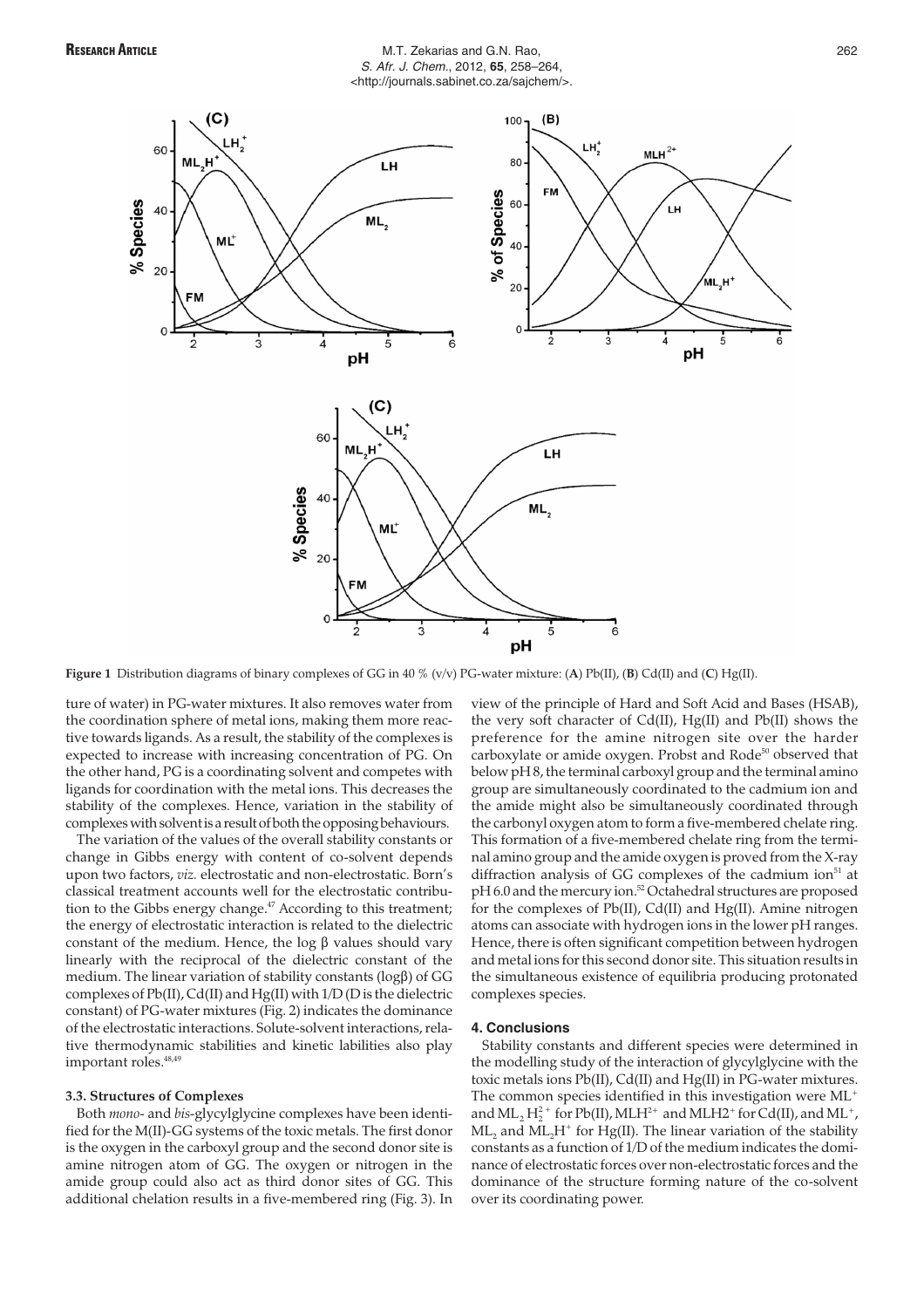

# **RESEARCH ARTICLE** 263 S. Afr. J. Chem., 2012, **65**, 258–264, <http://journals.sabinet.co.za/sajchem/>.



**Figure 2** Variation of the stability constants of metal-GG complexes with the reciprocal of the dielectric constant (1/D) in PG-water mixtures. (A)<br>Pb(II); (**B**) Cd(II); (**C**) Hg(II): (▼) log β121, ( ▲) log β111,(■) log



**Figure 3** Proposed structures of M(II)-GG complexes, where S is either a solvent or water molecule.